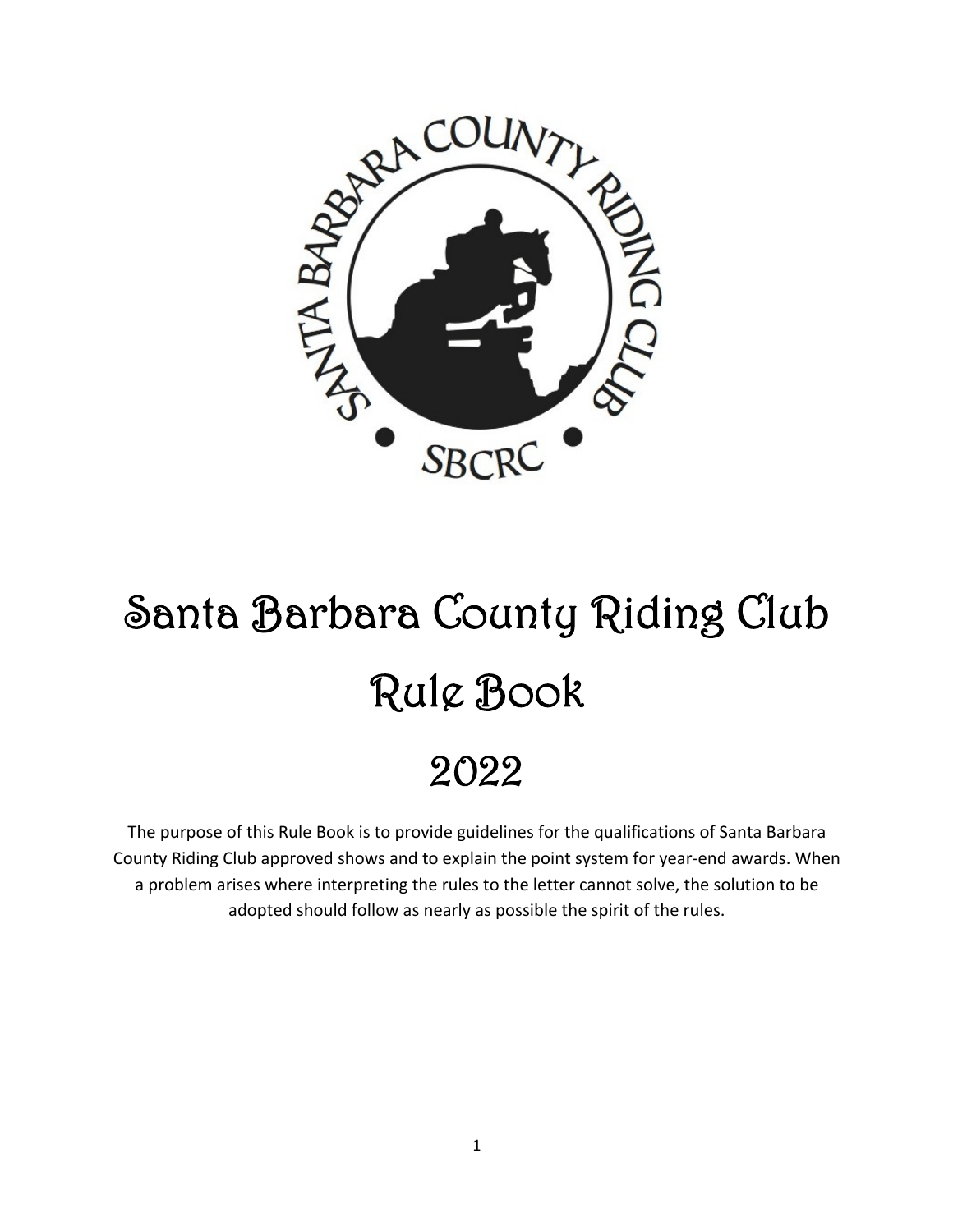# TABLE OF CONTENTS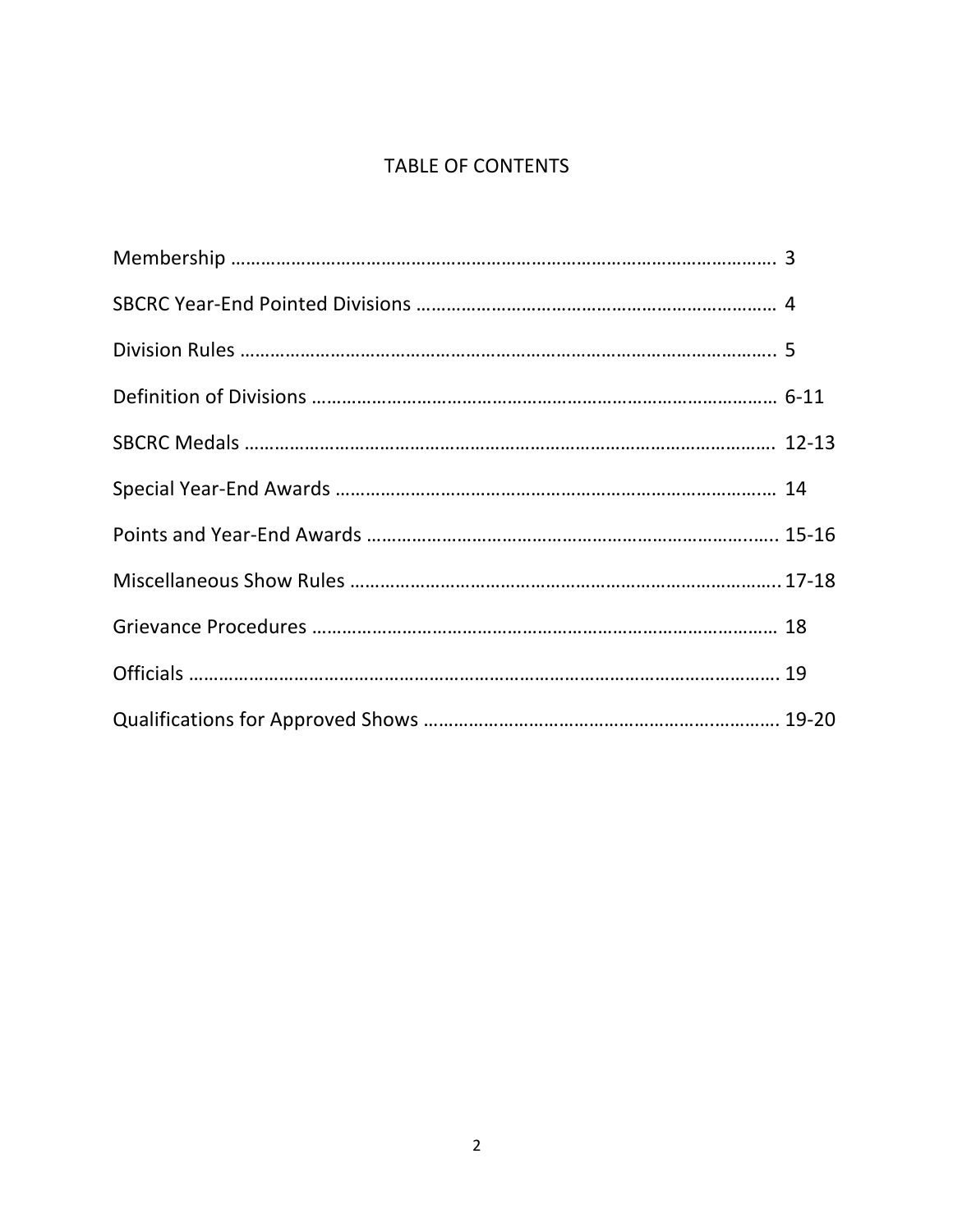## **MEMBERSHIP**

Categories of membership in this organization shall be:

- 1. **Amateur Membership** those persons eighteen years of age and older
- 2. **Junior** those persons seventeen years of age and under
- 3. **Trainer/Professional**  persons acting in the capacity of a trainer or a professional in the Equestrian Industry
- 4. **Family Membership** comprises a husband/wife and/or juniors residing in the same home.
- 5. **Life Membership** any member who, after being a member for three consecutive years and after written application, may be elected or rejected for life membership by a vote of the Board of Directors. The applicant shall be notified in writing of such decision by the president. If rejected, no reason for the board's decision shall be given.
- 6. **Life Family Membership** any immediate family which, after being a member for three consecutive years and after written application, may be elected or rejected for life membership by a vote of the Board of Directors. Children will cease to be part of the Life Family membership upon reaching the age of eighteen. The applicant shall be notified in writing of such decision by the president. If rejected, no reason for the board's decision shall be given. Members under twelve years of age shall not vote at any general meeting. Memberships are non-transferable. The Board of Directors may expel any member for good cause, after such member receives written notice.
- 7. **Board Members** those persons on the SBCRC Board of Directors.
- 8. **Sustaining Member** any person aiding in the support of the organization through a special fee.

## **DUES**

Membership is for the calendar year (January through December). All members shall pay annual dues which shall be established by the Board of Directors:

| Amateur/Junior Member           | \$45  |  |
|---------------------------------|-------|--|
| Trainer/Professional Member\$45 |       |  |
| <b>Family Member</b>            | \$100 |  |
| Life Member                     | \$450 |  |
| Life Family                     | \$900 |  |
| <b>Board Member</b>             | \$45  |  |
| <b>Sustaining Member</b>        | \$100 |  |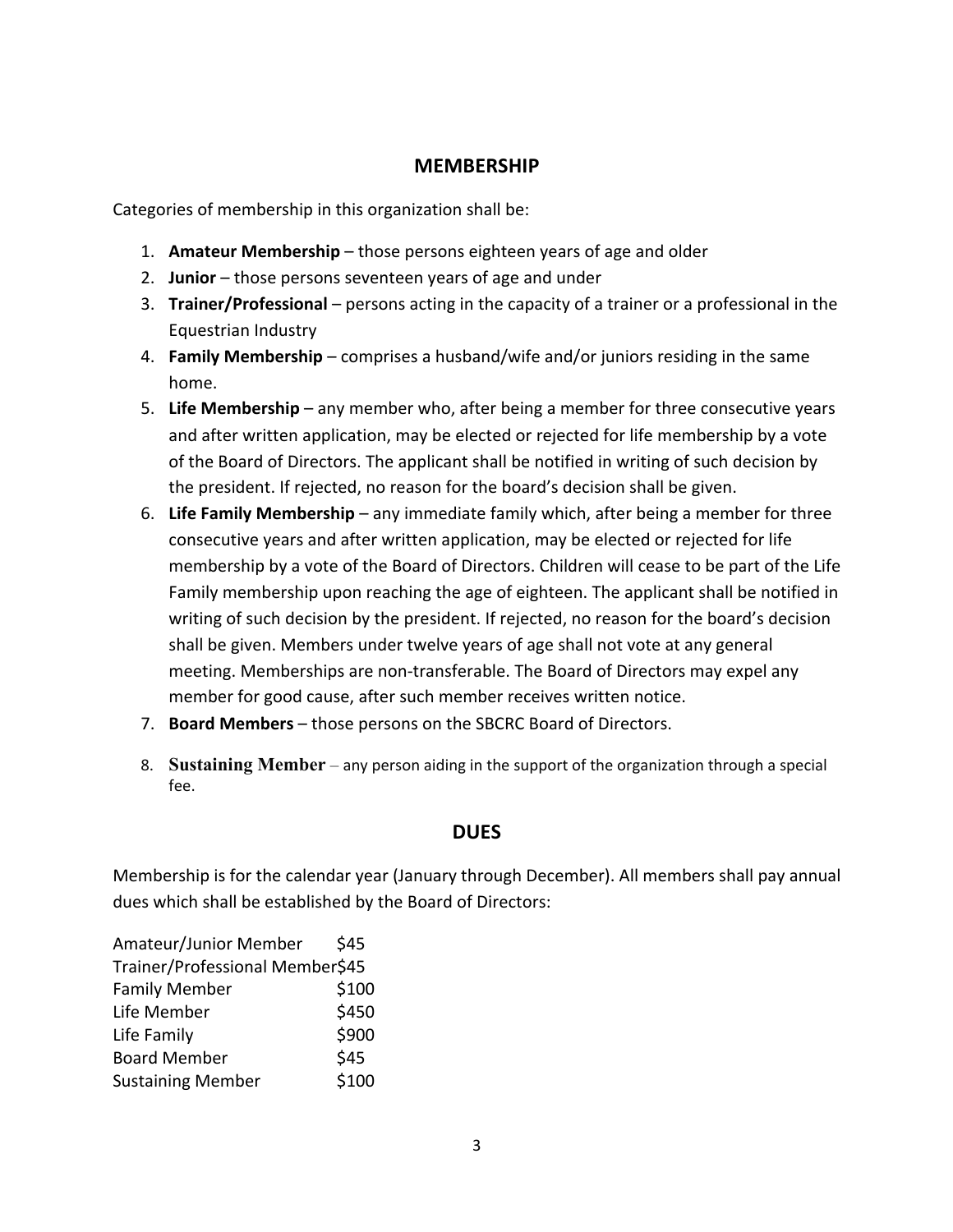To be eligible for year-end points, rider and trainer must all be members. Tabulation of points for each SBCRC member shall begin from the date membership fees are paid. No points will count prior to payment of membership fees.

# **SBCRC YEAR-END POINTED DIVISIONS**

#### **HUNTER:**

- Low Child/ Adult Hunter
- Restricted Hunter
- Adult Amateur Hunter
- Children's 11-under Hunter
- Children's 12-17 Hunter
- Pony Hunter
- Short/Long/Rusty Stirrup Hunter
- 18" Hunter
- Cross-rails Hunter
- Green Rider Hunter
- Baby Green Hunters
- Training Hunter
- Low Hunter
- Performance Hunter

## **EQUITATION:**

- Low Child/ Adult Equitation
- Restricted Equitation
- Adult Amateur Equitation
- Children's 11-under Equitation
- Children's 12-17 Equitation
- Pony Equitation
- Short/Long/Rusty Stirrup Equitation
- 18" Equitation
- Cross-rails Equitation
- Green Rider Equitation

Walk/Trot

Walk/Trot Pole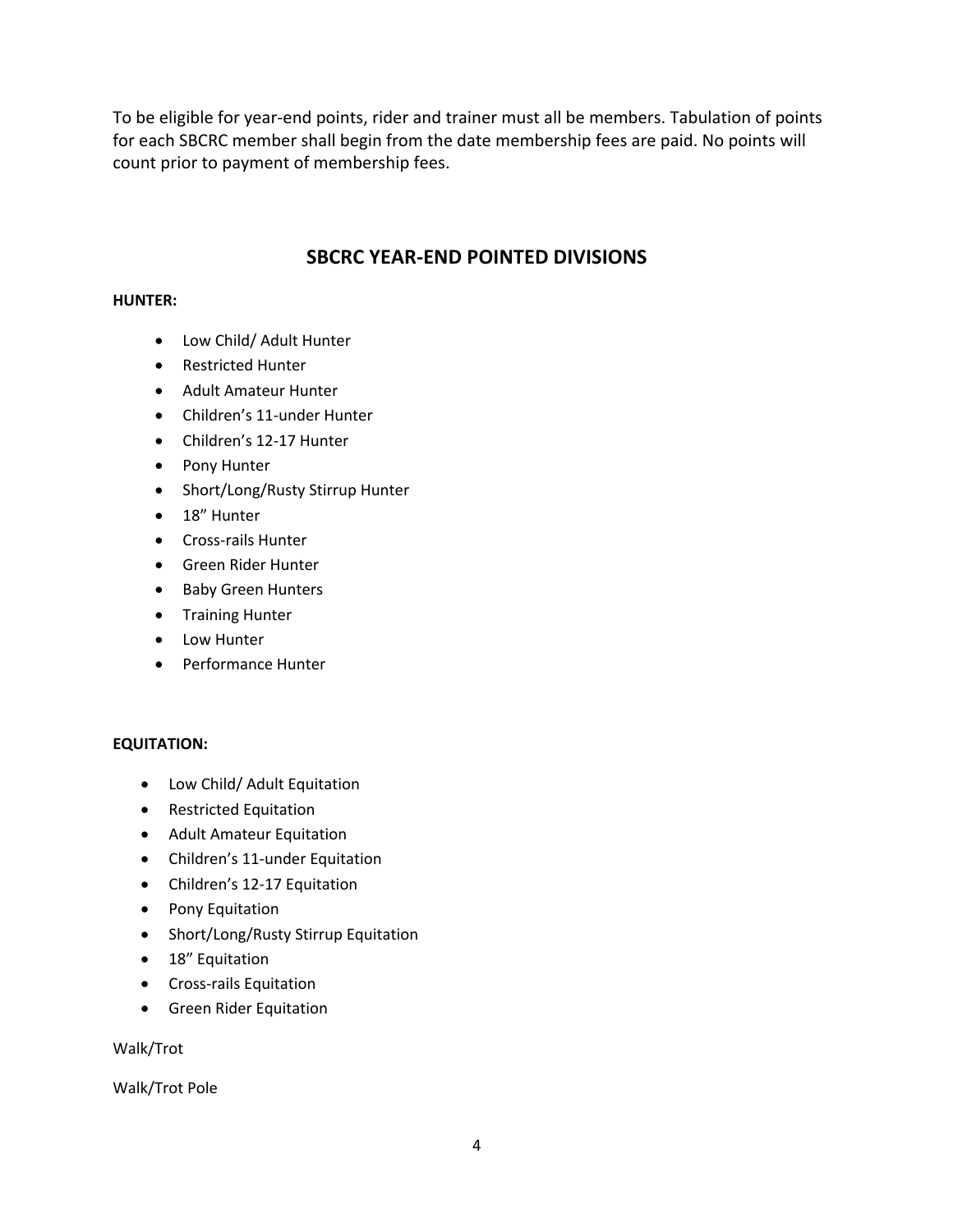#### **JUMPERS:**

- .70m Wake-up Jumper Child/Adult
- .75m Hopeful Jumper Child/Adult
- .85m Pre-Child/Adult Jumper
- .90m Mod Child/Adult Jumper
- .95m Low Child/Adult Jumper
- 1.0m Low Child/Adult Jumper
- 1.0m Low Open Jumper
- 1.10mChild/Adult Jumper
- 1.10m Open Jumper
- 1.15m Open Jumper
- 1.20m Open Jumper

## **DIVISION RULES**

A Junior is any individual who has not reached their 18<sup>th</sup> birthday as of December 1 of the previous year. The age of an individual on December 1 will be maintained throughout the entire competition year. Persons born December 1 assume the greater age on that date. If a competition is in progress on any November 30 junior status at the start of the competition will be maintained throughout that competition. Juniors may not show stallions.

An Amateur is any individual who has reached their  $18<sup>th</sup>$  birthday who has not received any compensation or payment in any form such as cash, goods, sponsorships, discounts, housing, board or training in exchange for riding, exercising, showing, training or schooling horses for others. Entries must be paid directly to the horse show from the amateur or by the amateur's family. An amateur can perform the following:

- serve as a camp counselor but not hired in the exclusive capacity as an equestrian instructor.
- teaching or training therapeutic or disabled riders for therapeutic purposes is allowed.
- accept a non-monetary token gift of appreciation valued less than \$1000 annually.
- accept remuneration as a social media influence or social media brand ambassador.
- assist in setting schooling fences without remuneration.
- accept remuneration for barn duties on or off competition grounds, including but not limited to grooming, tacking and untacking, bating, clipping, longing, braiding and stall and tack cleaning.

If a written complaint is filed with the board challenging the amateur status, the amateur shall submit verifiable proof of amateur status including but not limited to pay check stubs and bill of sale on horse the amateur is competing with. If the board deems such proof insufficient, the board may initiate suspension and return of awards and points.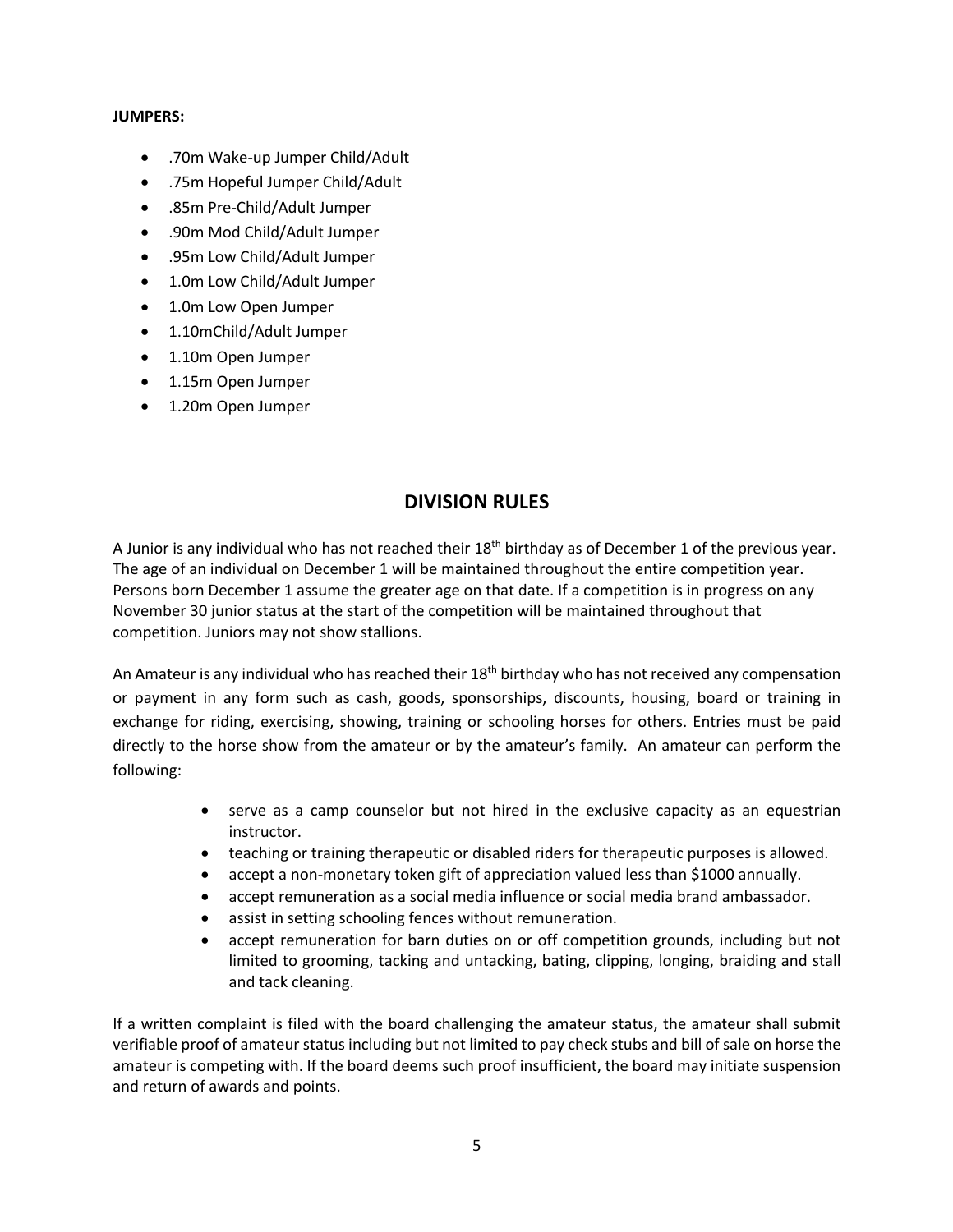Martingales - Classes offered at 1.30m or below have no martingale restrictions when used in a conventional manner. Classes offered above 1.30m (and all classes restricted to young horses) only running martingales used in the conventional manner. Running martingale used in the conventional manner: Only one martingale stopper per rein is allowed. The stopper must be positioned between the ring of the martingale and the attachment of the rein to the bit, hackamore or bridle. Exception: Irish martingales are permitted in all classes. Martingales are not permitted in any flat class.

Whips - Competitors are prohibited from using a whip that is longer than 30" (75cm) while in the process of jumping or schooling over fences. A rider may not carry more than one whip. Whips that are weighted at the end are prohibited at any time.

Curbs - When using a curb with any leverage bit, it must be constructed of loose links, joints, and/or lie smooth against the jaw of the horse and be free of twists, sharp objects or anything inhumane. A curb may be wrapped or inserted into a cover for the comfort of the horse. A curb may not be used in conjunction with wire, metal, rawhide, metal "keepers", or any other substance except for attachment of curb to the bit.

Draw Reins/German Martingales - Draw reins and German Martingales may only be used when schooling or in classes with no prize money that are offered at 1.20m or below. Ponies may not be ridden by a Junior in draw reins or German martingales at any time. No other head set devices (chambon, etc.) are permitted in any class. Draw Reins and German Martingales are not permitted in age restricted classes.

Tied Stirrups - Any rider competing with their stirrup, stirrup leather or foot tied and/or secured in any manner, will automatically be eliminated from that class. Riding anywhere on the competition grounds with stirrup, stirrup leather or foot tied or otherwise secured is cause for disqualification, by the steward or show manager, of that rider from the subsequent class in which the rider is entered.

Bits/Bridles - Regulation snaffles, Pelhams, and full bridles, all with cavesson-type nosebands are recommended. A judge, at his/her discretion, may penalize a horse with non-conventional type of bit and/or noseband.

All professionals and non-professionals riding at a SBCRC show must wear securely fastened protective headgear which meets or exceeds ASTM/SET standards and carries the SEI tag. Any rider violating this rule at any time must immediately be prohibited from further riding until such a headgear is properly in place.

Hunter and Equitation riders shall wear hunt coat, breeches and boots or jodhpurs and jodhpur boots for appropriate age group. Jumper riders may wear same attire as Hunter and Equitation riders or shirt with collar, breeches and boots.

Mules may not be shown at SBCRC.

In the case of a tie, horse or rider with the most points over fences will be given the championship. If a tie still exists, horse or rider with the most blue ribbons will be given the championship. As a last resort, a flip of the coin will decide.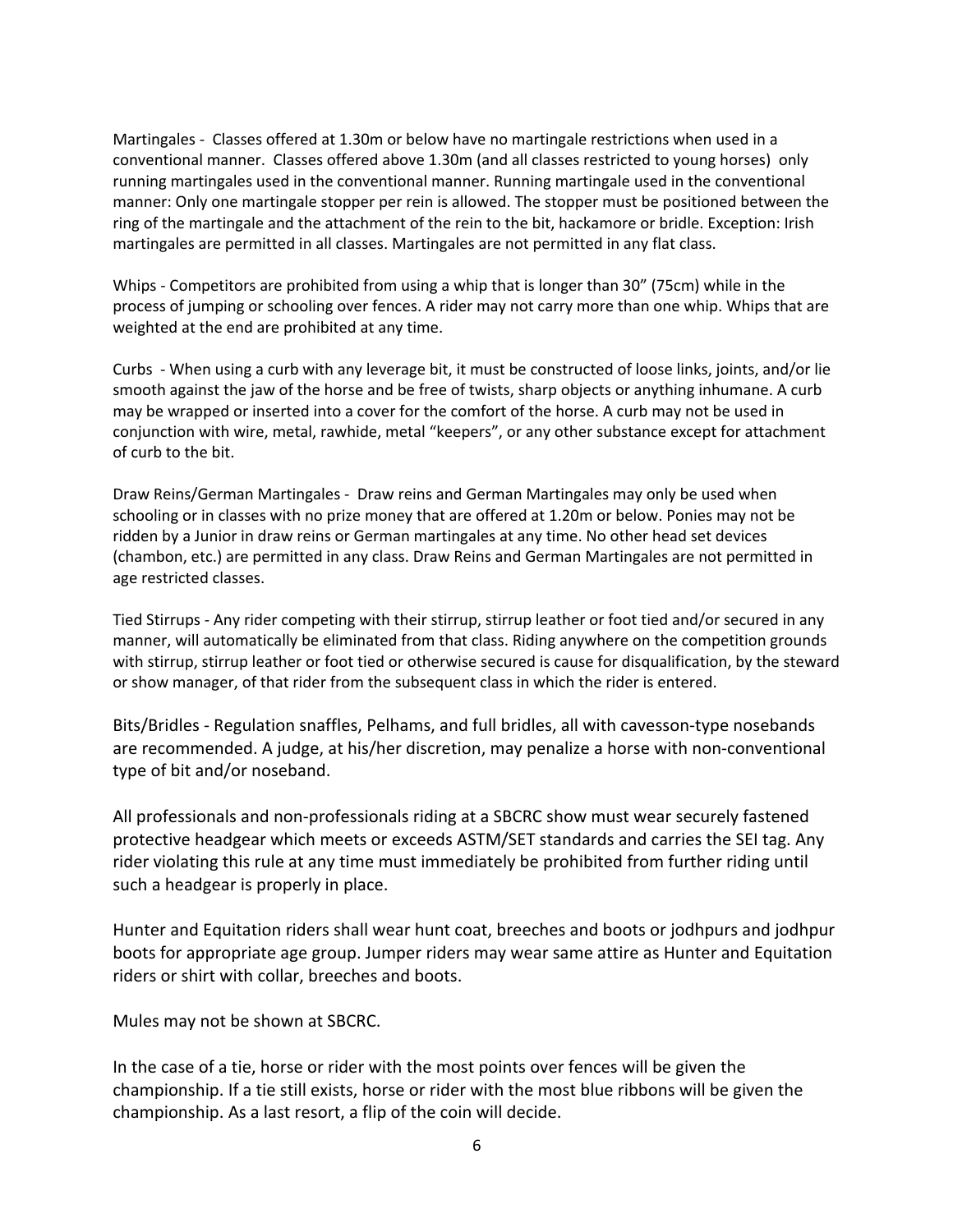# **DEFINITIONS OF DIVISIONS**

Any SBCRC Horse show, which receives a rating from a separate governing body, such as SFHJA or USHJA shall conform to the applicable rules then in effect for the rated classes and sanctioned by such governing body. Management reserves the right to refuse, accept conditionally, or cancel entries, awards or prizes, and/or adjust the time schedule, combine, scratch or move classes as necessary, without claims or damage.

## **HUNTER DIVISION**

All horses must be serviceably sound. The traditional manner of jogging for soundness in rated hunter divisions (i.e. Performance Hunters, Junior Hunters, etc.) has been modified. Soundness will be shown under saddle by trotting a circle on a long rein at the end of each over fences round.

Performance of a working hunter is based on an even hunting pace, manners, and way of going. Hunters under saddle are to be shown at a walk, trot and canter, both ways of the ring. Light contact with horse's mouth is required. Horses should be obedient, alert, responsive, and moving freely. They should not be eliminated for slight errors. Horse may be asked to hand gallop collectively, one way of the ring, at the discretion of judge. Not more than eight will be asked to hand gallop at the same time. Horses are not to gallop in baby green hunter classes.

A hunter course shall be any course which management deems a fair test of a hunter. Fences shall simulate obstacles found in the hunting field, such as natural post and rail, brush, stone wall, white board fence or gate, chicken coop, aiken, hedge, oxer, etc. Oxers are not to be square.

In SBCRC Hunter classes, points won on the flat will not count for Show Champion or Year-end Awards, unless the hunter competes in at least one class over fences (must jump at least one jump on course) in the same division, per show entered.

If jumping order is established, it must be posted at least one half hour before class.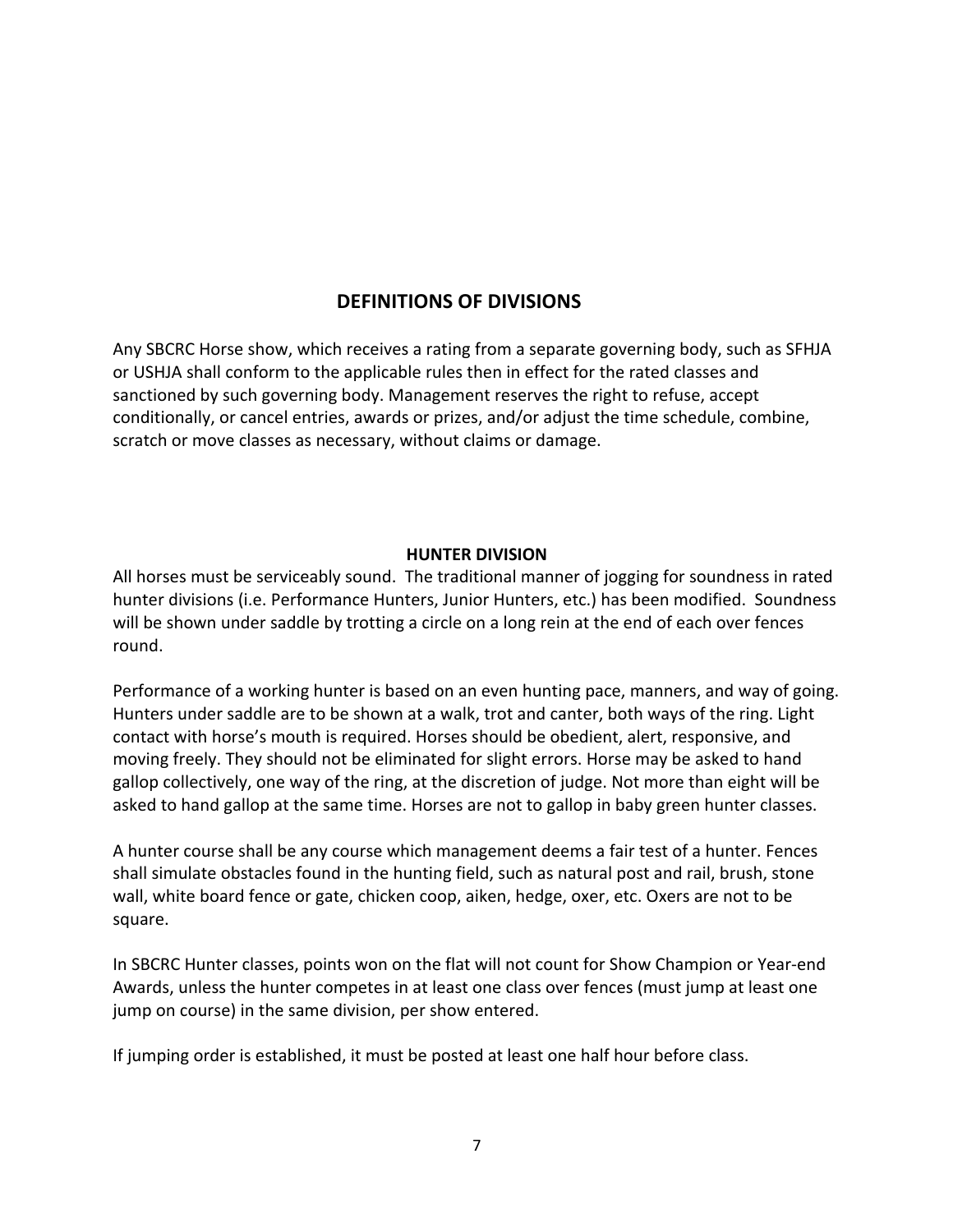#### **GENERAL FAULTS**

When an obstacle is composed of several elements in the same vertical plane, a fault at the top element is the only one penalized. In combinations (in and out) the faults committed at each obstacle are considered separately. In case of a refusal or run-out at one element of a combination, entry must re-jump all elements.

Judge shall penalize unsafe jumping and bad form over fences, whether fences are touched or untouched.

## **EQUITATION DIVISION**

Rider should have a workmanlike appearance, seat and hands light and supple, conveying the impression of complete control. Hands should be over and in front of horse's withers; knuckles thirty degrees inside the vertical; and hands slightly apart, making a straight line from horse's mouth to rider's elbow. Eyes should be up and shoulders back. Toes should be at an angle best suited to rider's conformation; ankles flexed in; heels down; calf of leg in contact with horse and slightly behind girth. Iron should be on ball and foot. At the walk and slow trot, body should be vertical; posting trot inclined forward; canter halfway between the posting trot and the walk; galloping and jumping same inclination as the posting trot.

In Equitation classes, only the rider is being judged; therefore, any horse suitable for a particular style of riding, and capable of performing required class routine, is acceptable. Unsoundness shall not penalize a rider, unless sufficiently severe to impair required performance. Boots and conservatively colored bandages are permissible.

In SBCRC Equitation classes, points won on the flat will not count for Show Champion or Yearend Awards, unless the rider competes in at least one class over fences (must jump at least one jump on course) in the same division, per show entered.

Performance begins when horse enters the ring or is given the signal to proceed after entering the ring. Except for refusals, jumping faults of the horse are not to be considered, unless they result from rider's inability.

The following are tests which the judge may ask to be performed:

- 1. Halt (4 to 6 seconds) or halt and back.
- 2. Hand gallop.
- 3. Figure eight at trot, demonstrating change of diagonals.
- 4. Figure eight at canter on correct lead, demonstrating simple change of lead.
- 5. Work collectively or individually at a walk, trot and/or canter.
- 6. Jump low obstacles at a trot as well as at a canter. The maximum height and spread for a trot jump is 3' for
- horses, 2' for ponies in classes restricted to ponies.
- 7. Jump obstacles on figure eight course.
- 8. Question(s) regarding basic horsemanship, tack and equipment and conformation.
- 9. Ride without stirrups, riders must be allowed option to cross stirrups.
- 10. Jump low obstacles at a walk as well as at a canter. The maximum height and spread for a walk jump is 2'.
- 11. Dismount and mount. Individually.
- 12. Turn on the forehand done through the walk or the halt.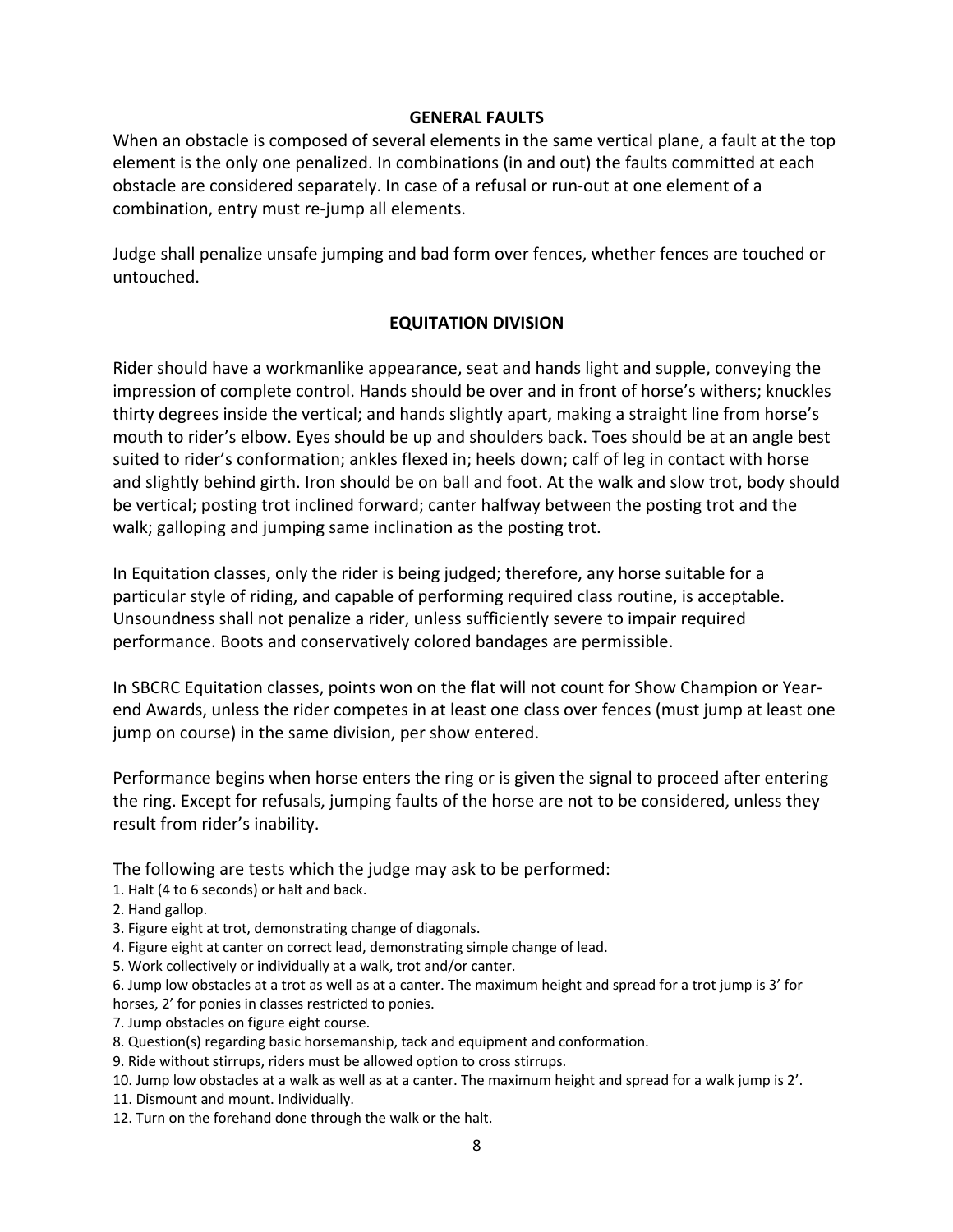13. Figure eight at canter on correct lead demonstrating flying change of lead.

14. Execute serpentine at a trot and/or canter on correct lead demonstrating simple or flying changes of lead.

15. Change leads on a line demonstrating a simple or flying change of lead.

17. Canter on counter lead.

18. Turn on the haunches from the walk.

19. Demonstration ride of approximately one minute. Rider must advise judge beforehand what ride he plans to demonstrate.

#### **HUNTER/EQUITATION**

**\$200 USHJA Outreach Hunt & Go Derby:** One round competition of at least 10 fences at 2'6" in height with 3 options set at 2'9". The course will consist of hunter classic and handy style lines, turns and jumps. Judge will use open numerical scoring. After judges score is given, 1 point will be added for each high option fence jumped successfully for a maximum of 3 additional points added. Same Horse/Rider combination may not cross enter into the SBCRC Hunter Derby If less than 5 entries class will be run for 50% less prize money. Needs 3 entries to run. Prize divided: 1<sup>st</sup> 50%, 2<sup>nd</sup> 30%, 3<sup>rd</sup> 20% : Entry Fee \$45 **\$500 SBCRC Hunt & Go Derby** : Two round hunter derby. First round "classic" course of at least 10 fences at 3' with 3 options set at 3'3". Top 12 return for second round in reverse order of score. The second round or "handy round" will consist of at least 8 jumps, handy style lines, turns and jumps with 3 options set at 3'3". Judge will use open numerical scoring. After judge's score is given, 1 point will be added for each high option fence jumped successfully for a maximum of 3 additional points added. Same Horse/Rider combination may not cross enter into the USHJA Hunter Derby. If less than 5 entries class will be run for 50% less prize money, needs 3 to run. Prize divided: 1st 30%, 2nd 25%, 3rd 20%. 4th 15% 5th 10%. Entry Fee \$50.

**\$500 Hunter Prix**: Two round classic fences 3' riders are not limited to number of horses they may ride. Horses must have entered shown and completed the course in two classes over fences at the same show. If less than 5 entries class will be run for 50% less prize money. Needs 3 entries to run. Prize divided: 1st 50%, 2nd 30%, 3rd 20% : Entry Fee \$45. Entry Fee \$50

**Horse and Hound Derby**: Open to all riders. Teams of two, one rider /horse combination and one dog handler/dog combination. First phase is to be a handy hunter course of no more than 8 jumps 2'3 in height, no combinations. Second phase will be timed dog agility. Time starts when dismounted horse rider tags dog handler. Three faults for refusal and four faults for a dropped rail for either dog or horse, faults will be subtracted from final score. Final score will be dog agility time subtracted from a total score of 100 added to the first round score minus any faults, highest score wins. Entry Fee \$50.

**Open Equitation Classic**: To be judged over an equitation type course of a minimum of eight fences 2'9" – 3' in height, and may include one combination. The top four riders (if available) in the class must be asked to work off. A minimum of two entries must be judged over the course, in order to have ribbons and awards.

**Training Hunters:** Fences at 2'6". This division will qualify for year-end awards.

**Baby-Green Hunters:** Fences at 2'6". This division will qualify for year-end awards. The horse may not have jumped 3' or higher. Horses are eligible to show in this division for two years. Classes held both days. **Low Hunters:** Fences to be 2'9". This division has no entry restrictions.

**Performance Hunters**: Open to riders of any age or status. To be shown over a hunter type course at 3'3". Must jog for soundness.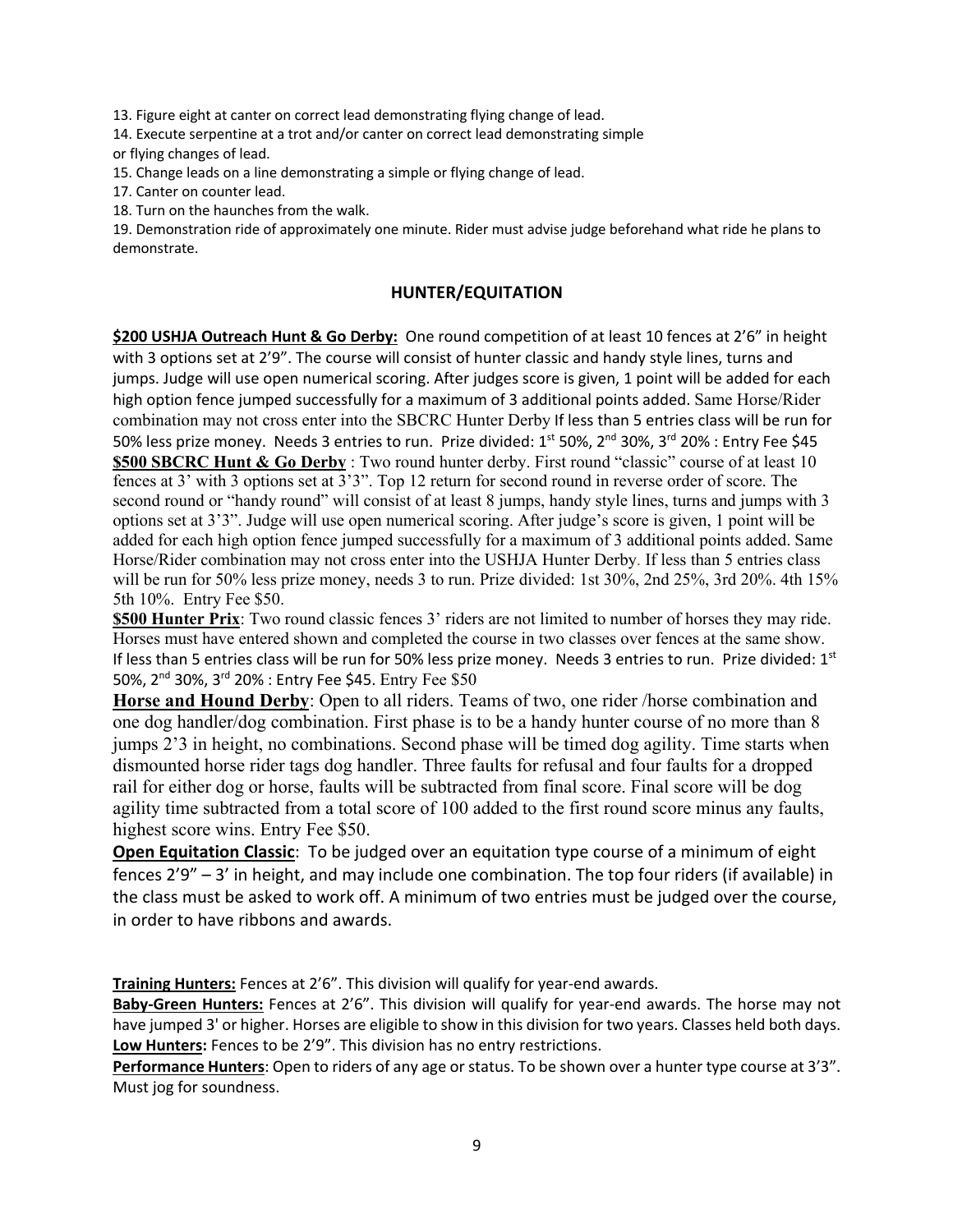**Low Child/Adult** : Jr/Am Riders. Fence height 2'9". To be eligible for this division a rider may not have ever shown in a class with fences set at 3'3" or higher.

**USHJA Restricted:** Jr/Am Riders. Fences to be 2'6". To be eligible a rider may not compete in classes where fences are set higher than 2'9" during the current show year.

**Amateur 18 & over:** Fences to be 2'9"-3'. To be shown over a course of a minimum of eight fences. Combinations may be included. May be combined with another division of comparable jump height. Riders may not cross enter into any class at the same show with fences exceeding 3'3" except Adult Jumpers, Jr/Am Mod Jumpers, Equitation and Medal Classes.

**Children's 12-17:** To be shown over a course with a min of 8 at fences 2'9" to 3'. May be combined. Riders may not cross enter into any class at the same show with fences exceeding 3'3" except Adult Jumpers, Jr/Am Mod Jumpers, Equitation and Medal Classes.

**Children's 11 & under:** Open to junior riders 11 & under. Fences 2'6".

**Pony Division:** Fences to be 2'-2'3". Open to junior riders 17 & under in age. Rider shall be emphasized in all classes. Ponies shall jump a course of a minimum of eight fences, no higher than 2'-2'3" in height, depending on the needs of the class. Ponies may enter like classes where eligible.

**USHJA Outreach Short/Long/Rusty Stirrup :** Fences set at 2'. Open to Jr/Am riders who have not shown over fences exceeding 2'3" during the current competition year. Riders may not compete in any class where fences exceed 2'3" at the same show. No Combinations or oxers.

**USHJA Outreach Green Rider Jr/Am:** Fences 2'3" open to Jr/Am**.** Riders may not have jumped fences 2'9" or higher at any show.

**USHJA Outreach Cross Rails:** Open to Jr/Am riders may not compete in any class where fences may be set at 2' or higher at any show. To be judged on the horsemanship of the rider (seat, hands, legs and control of mount), and safety shall be emphasized. Courses limited to eight jumps or less.

**USHJA Outreach Walk/Trot and Walk/Trot Hunter/Equitation over poles:** To be eligible for this division, a rider must not have competed in a walk/trot/canter flat class. Once they have competed in a walk/trot/canter class, they may not return to this division. To be judged on the horsemanship of the rider (seat, hands, legs and control of mount), correct diagonal and 2-point over poles. Safety shall be emphasized.

**Mrs. Horace Rupp Flat Class:** Open to Jr/Am riders. This is a hunt seat equitation class judged 40% on the horse's performance and conformation, 40% on the riders equitation and 20% on neatness. To be shown on the flat with the judge's top group to work off at judge's discretion. Horses and ponies shall not wear boots. The year-end high point winner will receive a perpetual trophy. Trainer and Rider must be SBCRC members and show in the class at lease two times to count for year – end award. Points to follow the rider for year-end award.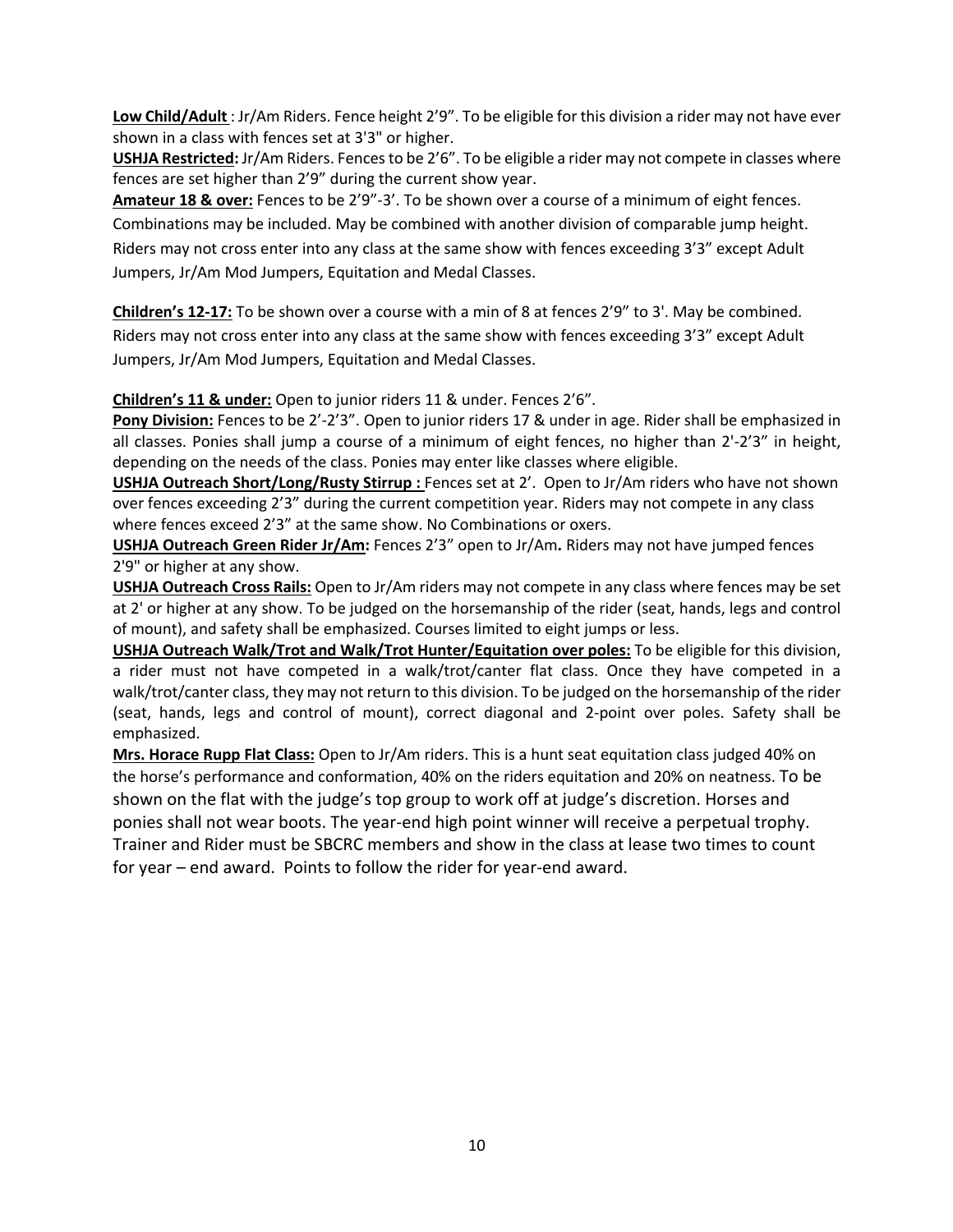#### **JUMPERS**

**.70m Wake Up Open Jumpers:** Fences to be .70m in height. Table IV sec. 1 - Optimum time.

**.70m USHJA Outreach Wake Up Jumpers Child/Adult:** Fences to be .70m. Open to horse/rider combinations who have not shown over fences exceeding .95m in height during the current competition year. Table IV sec. 1 - Optimum time

**.75m Hopeful Open Jumpers:** Fences to be .75m in height

**.75m USHJA Outreach Hopeful Jumpers Child/Adult:** Fences to be .75m. Open to horse/rider combinations who have not shown over fences exceeding .95m in height during the current competition year.

**.80m Jumper Open Classic :** Entry fee to be \$75.00. If less than 5 entries class will be run for less prize money. Prize divided: 1st 50%, 2nd 30%, 3rd 20%. If less than 5 entries class will be run for 50% less prize money. Needs 3 entries to run.

**.85m Open Jumpers:** Fences to be .85m in height.

**.85m USHJA Outreach Pre-Child/Adult Jumpers:** Fences to be .85m. Open to horse/rider combinations who have not shown over fences exceeding 1m in height during the current competition year.

**.90m Open Jumpers:** Fences to be .90m in height.

**.90m USHJA Outreach Modified Child/Adult Jumpers:** Fences to be .90m. Open to Jr/Am riders. **.95m USHJA Outreach Low Child/Adult Jumpers & Open Jumpers:** Fences to be .95m. Open to Jr/Am riders

**1.0m USHJA Outreach Low Child/AA & Open Jumpers:** Fences to be 1.0m. Open to Jr/Am riders **1.10m Child/Adult & Open Jumpers:** Fences to be 1.10m. Open to Jr/Am riders

**1.0m Open Jumper Derby:** Entry fee to be \$75.00. Fences to be set at 1.0m. The course will include natural obstacles not normally seen in a typical show jumping class such as logs, water, hedges and other jumps. If less than 5 entries class will be run for 50% less prize money. Prize divided: 1<sup>st</sup> 30%, 2<sup>nd</sup> 25%, 3<sup>rd</sup> 20%.  $4<sup>th</sup>$  15% 5<sup>th</sup> 10%. In order to be eligible horse must have been entered in at least one other class at the same show. Horse must show in, and break timers but does not need to complete.

**1.10m Open Jumper Stake:** Entry fee to be \$75.00. Fences to be set at 1.10m. If less than 5 entries class will be run for 50% less prize money. Prize divided: 1<sup>st</sup> 30%, 2<sup>nd</sup> 25%, 3<sup>rd</sup> 20%. 4<sup>th</sup> 15% 5<sup>th</sup> 10%. In order to be eligible horse must have been entered in at least one other class at the same show. Horse must show in, and break timers but does not need to complete.

**Gambler's Choice:** Entry fee to be \$75.00. Fences set at 1.0m. Each obstacle carries from 10- 120 points according to its difficulty. Combination obstacles are not allowed. The obstacles must be built so that they can be jumped in both directions. Points allocated to the obstacles may be repeated at the discretion of the course designer. The competitor is credited with the number of points carried by each obstacle that has been jumped correctly. Each competitor has 50-90 seconds. During this time obstacles may be jumped in either direction in any order. Each obstacle may be jumped twice. The starting line may be crossed in either direction. The competitor with the highest number of points wins. In the event of a tie the fastest time will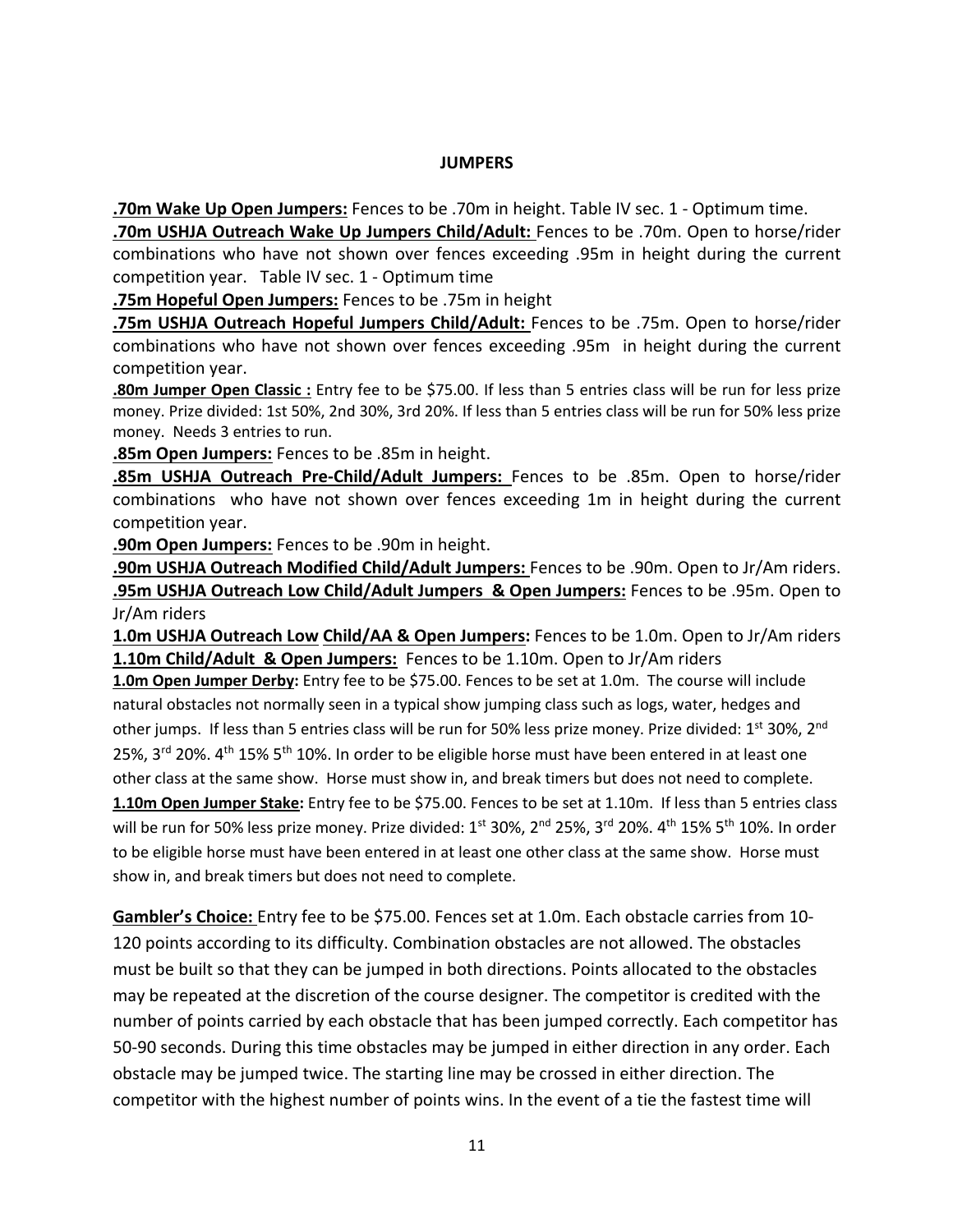decide. Class needs 5 entries to run. If less than 5 entries class will be run for less prize money. Prize divided: 1st 50%, 2nd 30%, 3rd 20%. If less than 5 entries class will be run for 50% less prize money. Needs 3 entries to run.

**Rotating Rider Costume Class.** Teams of two compete over a course of 10 jumps where riders and horses jump a course set at .75m in height. Entry fee \$50/team. Each horse/rider combination must jump 5 jumps. Jumps must be jumped in order according to posted course. This class will be timed and faults are acquired when rails are knocked down. Winner is determined by fastest time and least amount of faults. Teams are encouraged to wear costumes and can pick their own music to ride to. Music must be turned in by 10am Saturday to the show office.

# **SBCRC MEDAL CLASSES**

The Santa Barbara County Riding Club offers three medal classes for its approved horse shows. Upon receipt of notification that an SBCRC Medal class will be held, the SBCRC shall provide a medal for each class. You must be a member of SBCRC to ride in a SBCRC medal class.

**SBCRC Hunt Seat Medal**: This class is open to junior and amateur riders who are members of SBCRC. To be judged over an equitation type course of a minimum of eight fences 2'9" in height, and may include one combination. The top four riders (if available) in the class must be asked to work off. A minimum of two entries must be judged over the course, in order to qualify for the finals. In order to qualify for the year-end medal finals a rider must ride in but not required to complete at least one class during the qualifying period. A rider may continue to ride in the class for the year-end high point award. The winner of the finals each year shall be ineligible for any future medal class in the same division. Points are awarded the same as regular SBCRC classes.

**SBCRC Green Rider Medal:** This class is open to junior and amateur members of SBCRC who qualify over fences in the medal class. To be shown over a course of up to eight fences not exceeding 2'3" in height, with no combinations. At the judge's discretion, the top four riders in the class may be asked to work off, using one or more of tests 1, 3, 4, 5, and 6 (trot and canter only) or any other tests that the judge deems suitable for the level of riders in the class. A minimum of two entries must be judged over the course, in order for the winner to qualify for the finals. In order to qualify for the year-end medal finals a rider must ride in but not required to complete at least one class during the qualifying period. A rider may continue to ride in the class for the year-end high point award. The winner of the finals each year shall be ineligible for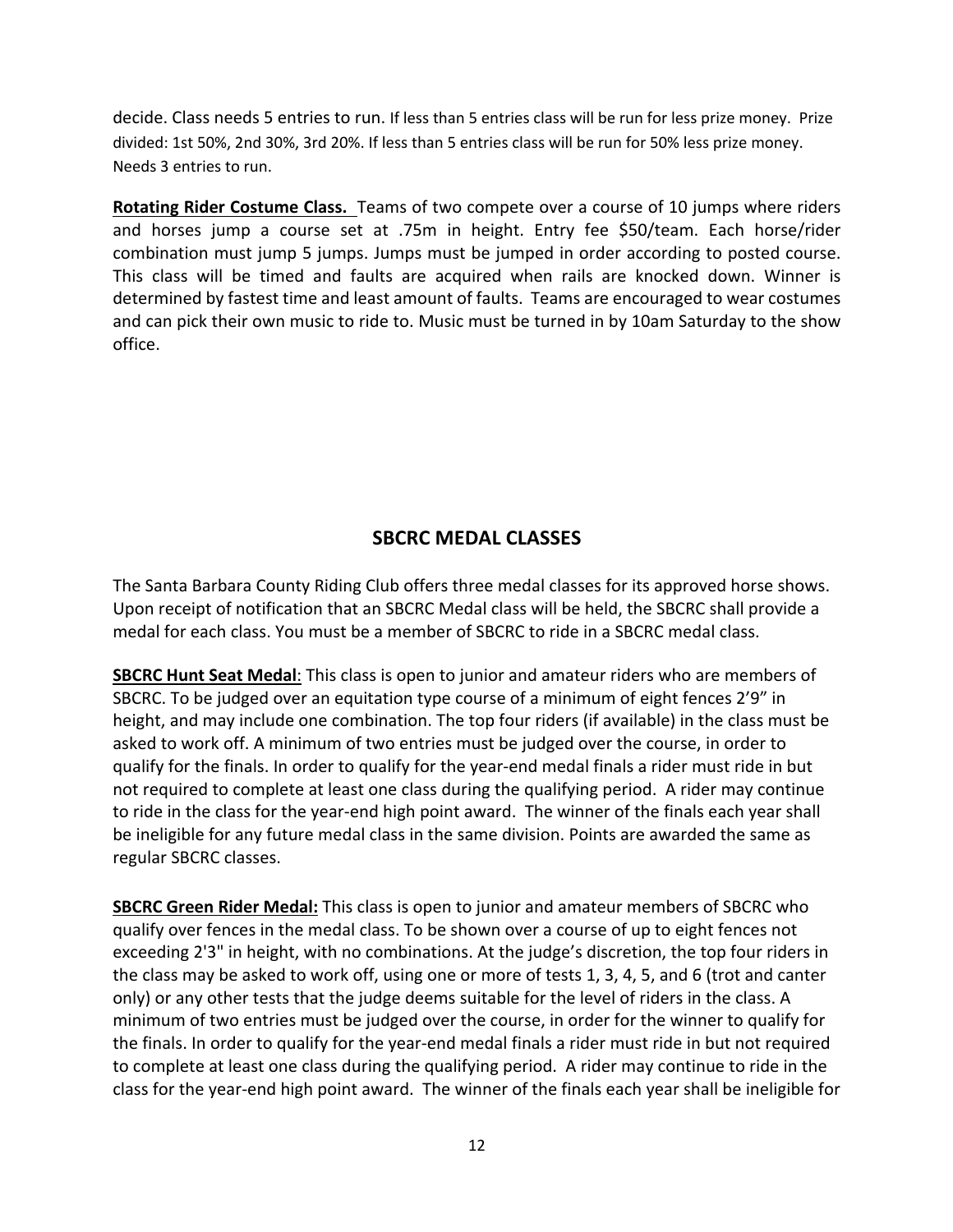any future medal class in the same division. Points are awarded the same as regular SBCRC classes.

**Betsy Woods Horsemanship Medal:** A two phase event designed to test a rider's ability to demonstrate proper horsemanship as it relates to work on the flat and over fences. The point values will be combined in the ratio of 60% for jumping and 40% on the flat. Riders in the flat phase may be asked to ride at the walk, rising trot, rising trot demonstrating a lengthening of stride, sitting trot, canter, hand gallop and counter canter. No Martingales are permitted in the flat phase and only traditional hunter type bits may be used (gags, leverage bits and hackamores are prohibited). The jumping phase will take place over an equitation type course of a minimum of 8 obstacles set at 2'6". The course may include a bending line, roll back to a single jump, a hand gallop to a single jump and a trot fence. The course must have at least two changes in direction. Combinations are not allowed. The course should be ridden in a direct and prompt fashion. The jumping phase will be scored using the open numerical system. Riders who have not won a hunter, jumper or equitation class at 3' or over may compete in this class. In order to qualify for the year-end medal finals a rider must ride in but not required to complete at least one class during the qualifying period. A rider may continue to ride in the class for the year-end high point award. The winner of the finals each year shall be ineligible for any future medal class in the same division. Points are awarded the same as regular SBCRC classes.

## **High Point SBCRC Medal Year-End Award**

The high point leader will receive the Suzix Steedman Excellence in Equitation Perpetual Trophy presented at the annual awards banquet. Rider and Trainer must be a member

## **SBCRC MEDAL FINAL SPECS**

**SBCRC Jr/Am Medal Final:** At least three qualified riders are required to ride in the medal final in order for it run. The SBCRC Medal Finals will consist of two rounds over a two foot nine inches (2'9") course of equitation type fences. The first-round order will be drawn; the second round will be determined by rider score, low score to high. All riders will show in both rounds. If there is more than one judge, the judges will sit separately during the first two rounds. Each round will count fifty percent (50%). Judges' scores from each round will be averaged then averages will be added. A minimum of three riders will return to work off. The judges will sit together during the work off. The work-off scores will not be announced. The final placing's will be at the sole discretion of the Judges.

**Betsy Woods Horsemanship Medal Final:** At least three qualified riders are required to ride in the medal final in order for it run. The Betsy Woods Medal Finals will consist of two phases. The first phase is over an equitation type course of two foot six inches (2'6"). The first phase order will be drawn and count 60% of total score; the second phase will be a flat phase and count 40% of total score. No martingales in flat phase. All riders will show in both rounds. If there is more than one judge, the judges will sit separately during the first two phases. A minimum of three riders will return to work off over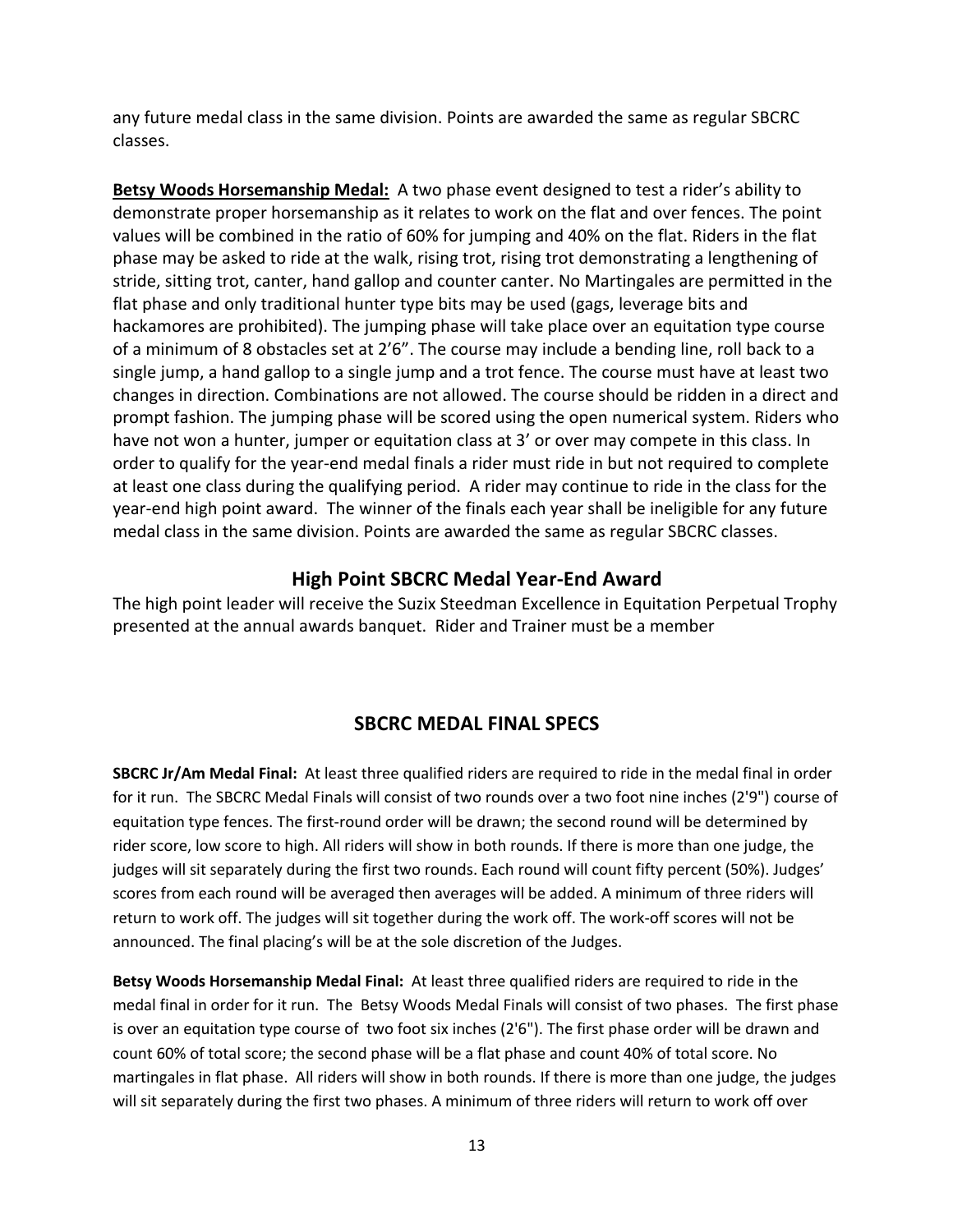fences. The judges will sit together during the work off. The work-off scores will not be announced. The final placing's will be at the sole discretion of the Judges.

**SBCRC Green Rider Medal Final:** At least three qualified riders are required to ride in the medal final in order for it run. The SBCRC Green Rider Medal Finals will consist of one round over a two foot three inches (2'3") beginner level equitation type course. The order will be drawn. A minimum of three riders will return to work off. The work-off scores will not be announced. The final placing's will be at the sole discretion of the Judges.

# **SBCRC SPECIAL YEAR-END AWARDS**

**Walter Cordero Award:** shall be given to the high-point junior rider in Children's Hunter and Equitation Divisions (one horse/one rider combination). The recipient shall be announced at the SBCRC year-end awards banquet. This award consists of a perpetual trophy and a \$200 scholarship, to be used specifically in furthering the recipient's riding career. Presentation shall be made at the Year-end awards banquet.

**President's Award:** shall be given to the high-point amateur rider in Adult Amateur Hunters and Equitation Divisions (one horse/one rider combination). The recipient shall be announced at the SBCRC year-end awards banquet and be presented with a perpetual trophy.

**King of Spades Adult Trophy:** to be presented to the high-point adult jumper rider/horse combination. This award consists of a perpetual trophy presented at the year-end banquet.

**Junior Green Rider High Point Trophy:** to be presented to high-point junior green rider/horse combination. This award consists of a perpetual trophy presented at the year-end banquet.

**Suzix Steedman Excellence in Equitation Perpetual Trophy:** To be awarded to the rider with the most points at end of the year in any of the SBCRC medal classes. Point accumulation tabulated according to the SBCRC point schedule. Rider and Trainer must be a member.

**Lynn Fieger Sportsmanship Award:** junior SBCRC members shall be nominated by the board on the basis of their exhibited sportsmanship, and final selection shall be made by the Fieger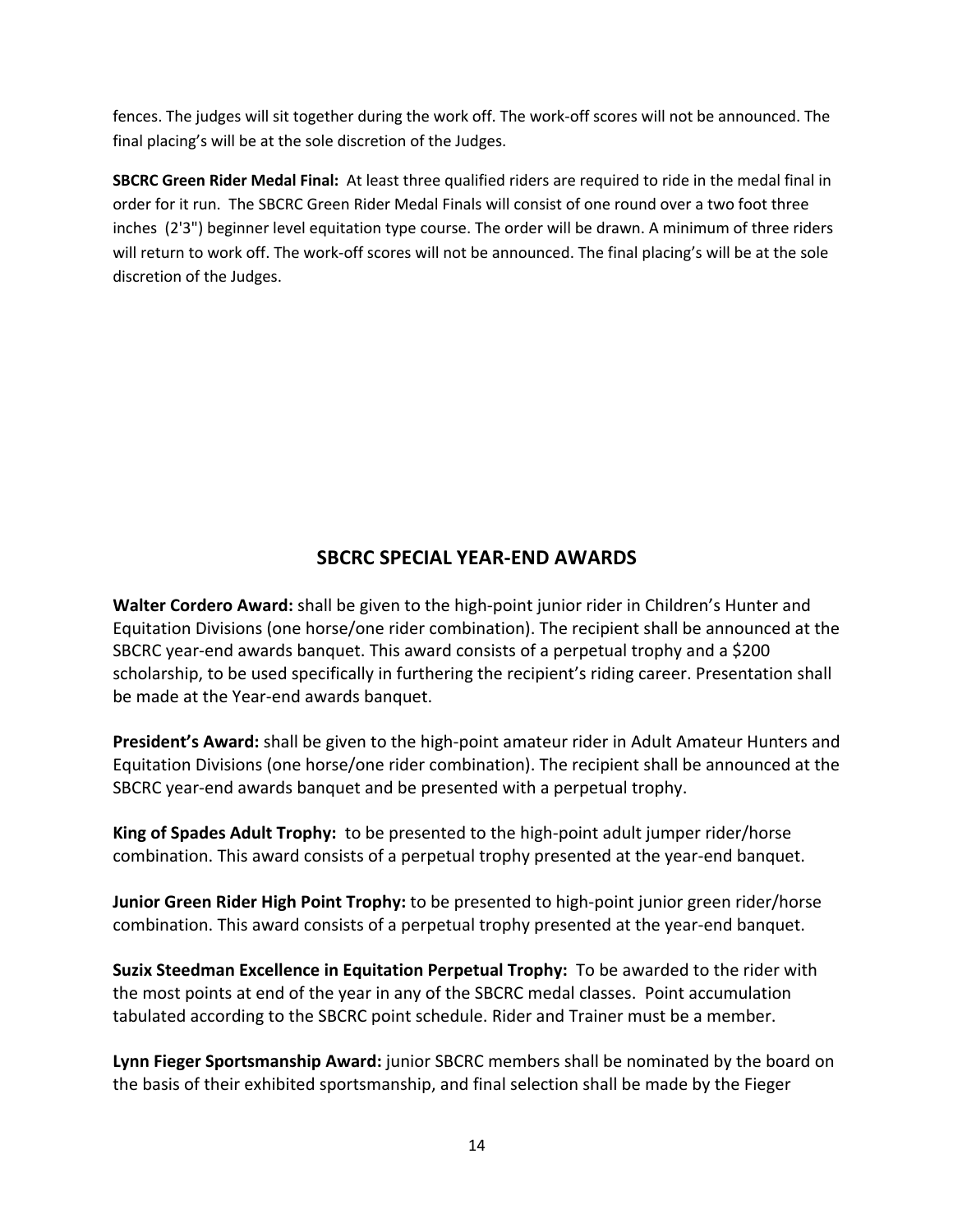family. The recipient shall be announced at the SBCRC year-ends awards banquet. This award consists of a perpetual trophy to be presented at the year-end awards banquet.

**Louise Caccese Sportsmanship Award:** shall be given to the young rider or amateur adult who best personifies the high standards and virtues of integrity, sportsmanship, honor, courage, team spirit, good temper and unselfishness. Their trainers shall nominate SBCRC junior/amateur members by submitting to the board, why they feel this nominee is deserving of this award. The board shall determine the final recipient. To be eligible for this award, all members must have exhibited in the Cross Rail Division in at least 50% SBCRC shows that the Cross Rail Division is offered. The recipient shall be announced at the SBCRC year-end awards banquet and be presented with a perpetual trophy.

**Santa Barbara Amateur Achievement Award:** dedicated to the spirit of amateur horsemanship. This award shall be given to an amateur member who has shown significant improvement over the preceding year, while exhibiting a sense of fair play and enthusiasm for the sport. The board shall determine the recipient. To be eligible for this award a member must have exhibited in the English Division in at least one show sponsored by the SBCRC. The recipient shall be announced at the SBCRC year-end awards banquet and be presented with a perpetual trophy.

**Obern-Hoeffliger Recognition Award:** The Board of Directors will recognize a special individual who shows outstanding support of SBCRC. The recipient shall be announced at the SBCRC yearend awards banquet and be presented with a perpetual trophy. Final selection to be made by the Obern-Hoeffliger family.

**Betsy Woods Memorial Trophy:** To be awarded to any member of SBCRC who has made a significant display of excellence in horsemanship. This person would epitomize the art, ability, skill and gentle manner of a true horseman as did Betsy Woods. In order to be considered, nominations need to be made in writing to the board with a brief description of the qualities exemplified by nominee which would make them deserving of this honor.

**Mrs. Horace Rupp Flat Class:** Open to Jr/Am riders. This is a hunt seat equitation class judged 40% on the horse's performance and conformation, 40% on the riders equitation and 20% on neatness. To be shown on the flat with the judge's top group to work off at judge's discretion. Horses and ponies shall not wear boots. The year-end high point winner will receive a perpetual trophy. Trainer and Rider must be SBCRC members and show in the class at lease two times to count for year – end award. Points to follow the rider for year-end award.

## **POINTS AND YEAR-END AWARDS**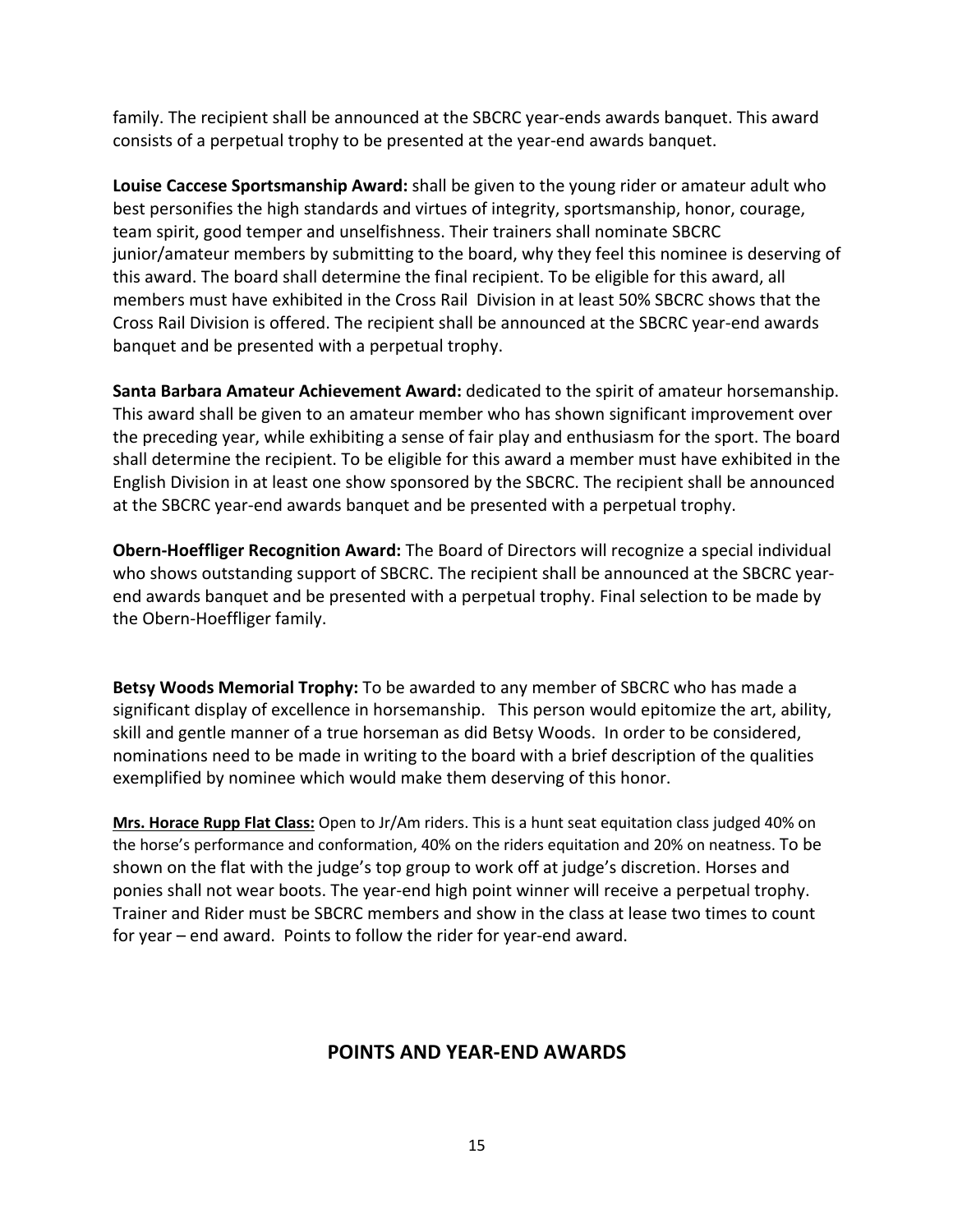Show Champion to be determined by 10, 6, 4, 2, 1, .5. Ties to be broken by points in over fences classes.

Riders must compete in at least 51% of the SBCRC Hosted shows in that year to be eligible for year end points. Riders must compete in the same division at two shows in order to be eligible for year end points. Rider and Trainer must be members of SBCRC for points to count.

Championships are awarded to the horse and/or rider combinations accumulating the most points. Points are tabulated for annual year-end awards in all SBCRC approved divisions. Ribbons and awards shall be presented to the champion and reserve champion.

A division can be run with only one entry. Single entry will receive the appropriate points to go toward year-end awards. However, in order for a show championship and reserve championship to be awarded a division must have 2 entries.

High point Equitation/Medal awards are earned solely by the rider. High point Hunter awards are earned solely by the horse. High point Jumper awards are earned solely by the horse.

In the SBCRC Hunter and Equitation divisions, for any given show, points won on the flat will not count for year-end awards, unless the horse or rider competes (horse to have jumped at least one jump) in at least one class over fences in the same division.

Tabulation of points for each SBCRC member shall begin from the date membership fees are paid. **No points will count prior to payment of membership fees.** If a member's check is returned to show management, points for that show will not count until all indebtedness to said show has been cleared.

**The rider and trainer of the horse must be members of SBCRC to accrue points.** A lease, by the rider, for a minimum of three months shall be construed as valid ownership. SBCRC may, at the discretion of the board, require proof of a lease to be placed on file with the club. An agent may sign entry forms to enter a horse into a class. Such agent's membership will not transfer to owner, lease holder or rider of horse for the purpose of accruing points.

In order to accrue **full points**, three exhibitors must be entered, shown, and judged in the class.

Points shall be awarded as follows: Three or more in class: 10, 6, 4, 2, 1, .5 Two or less in a class: 5, 4

Points for combined classes shall be awarded by placing the total number of riders in the class. **Point protests must be lodged, in writing, not later than two weeks from the date on which the points are published online at sbcrc.com.**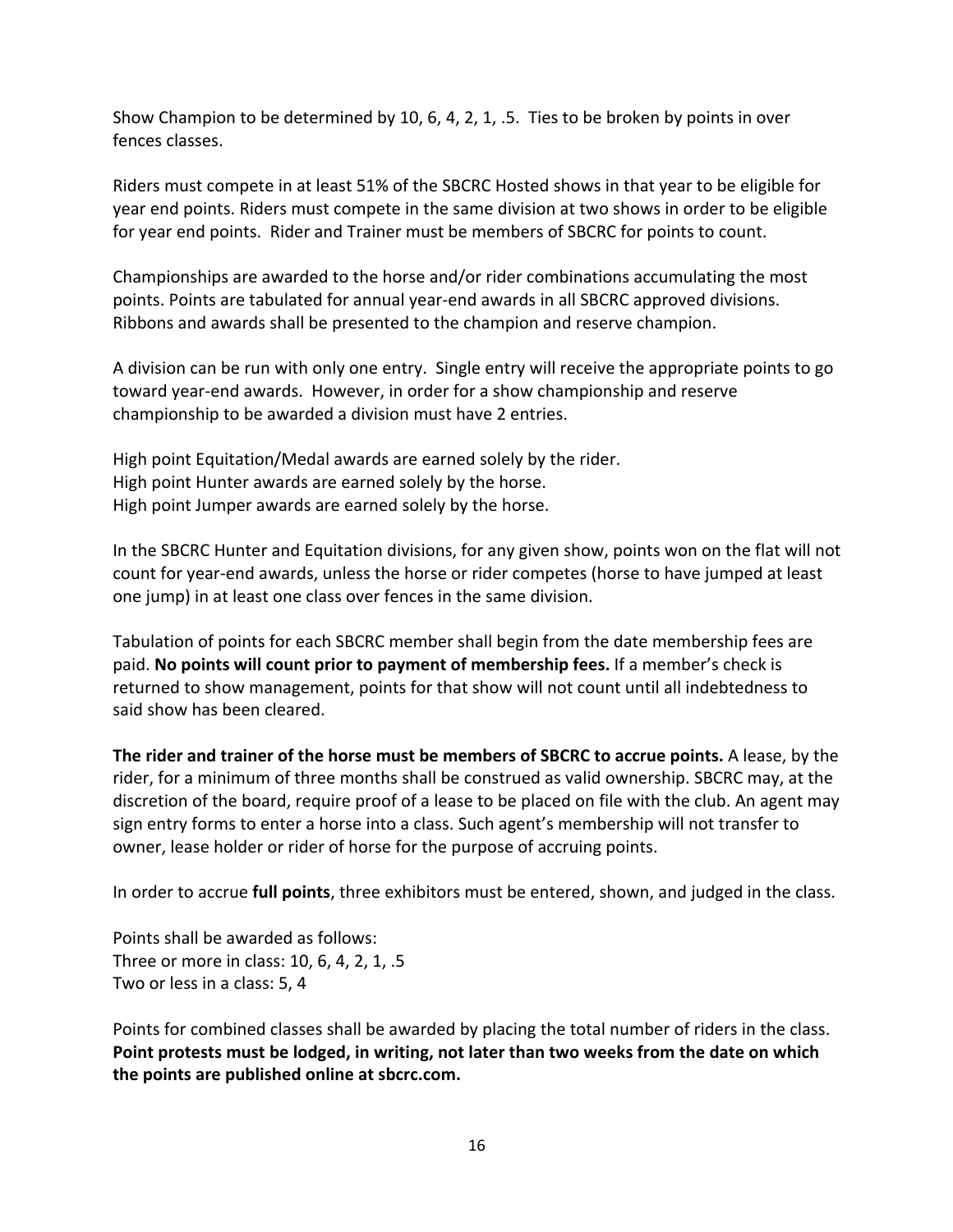# **MISCELLANEOUS SHOW RULES**

- 1. Show management must have a current SBCRC Rule Book available to exhibitors.
- 2. When an exhibitor and/or his family and/or trainer's family or another representative acting on behalf of exhibitor is guilty of unsportsmanlike conduct, SBCRC may suspend rights of said exhibitor, family, or trainer to participate in future shows, for a period deemed appropriate.
- 3. Cruelty to and abuse of a horse by any person at an SBCRC competition which are deemed excessive by a judge or board member in the competition ring or anywhere on the competition grounds is forbidden. Such action(s) could include, but are not limited to excessive use of whip, spurs, tacked nose-bands and poling. The Board may bar violators from further participation for the remainder of the competition.
- 4. Show protests must be made in writing, signed, and addressed to the secretary of the show. A \$50 cash fee must accompany PROTESTS. The show committee, show manager,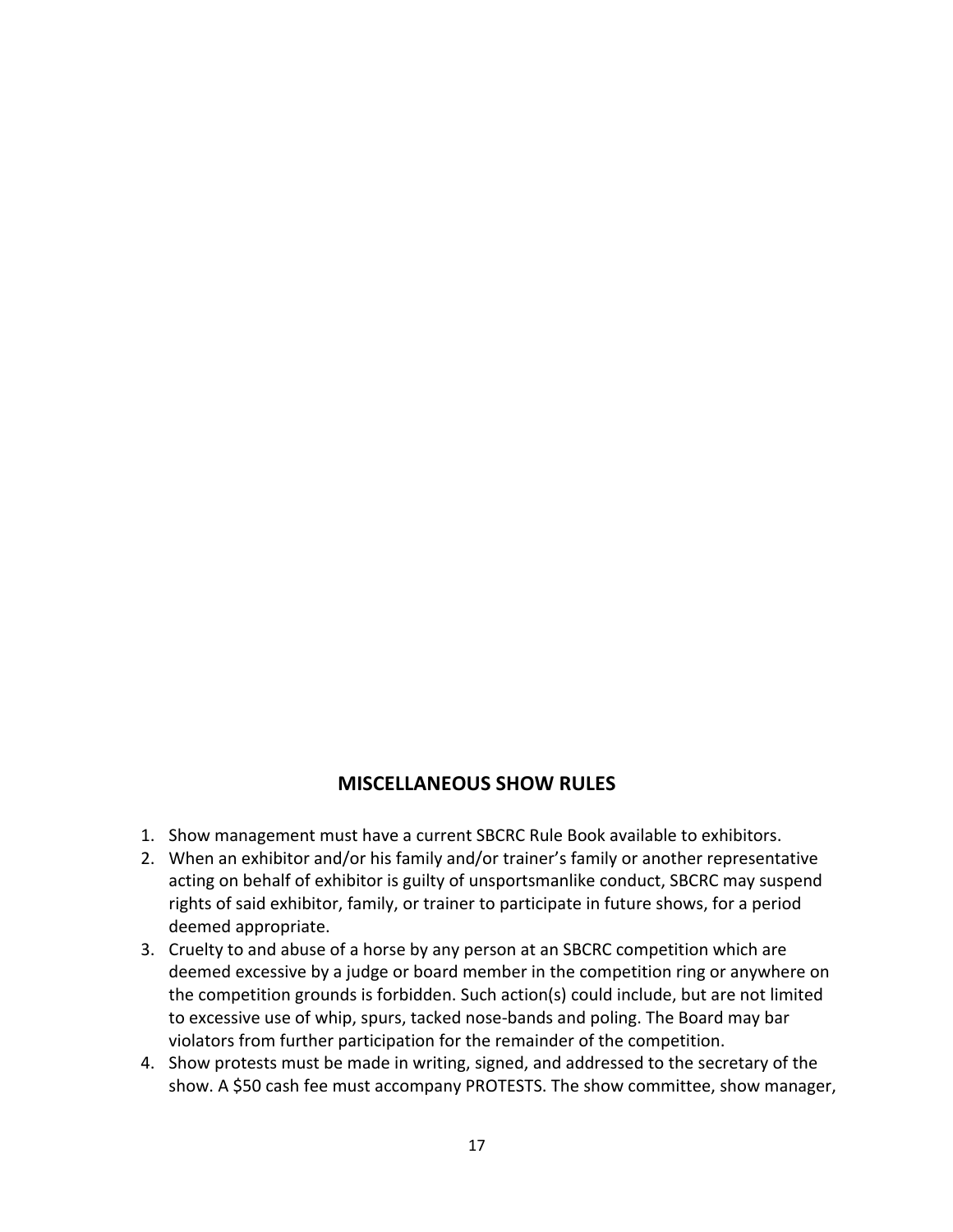or show secretary must receive protests within 48 hours of the alleged violation. A judge's decision may not be protested.

- 5. Show management must follow exact class specifications for approved classes.
- 6. Refunds will be made only with a veterinary or doctor's certificate, minus the office fee of \$25, unless specifically stated otherwise in the premium.
- 7. Any exhibitor whose entry fee payment check is returned by the bank for any reason shall lose all points for said show until indebtedness has been cleared.
- 8. All courses and orders in classes must be posted one half hour prior to classes for which information is intended.
- 9. Adds/Scratches: SBCRC shows have a schooling day before the shows begin. Adds may be made at no extra charge until 5 PM Friday. Scratches will receive full credit providing they are scratched by 5 PM on Friday. After 5 PM, Friday, a post entry penalty of \$5 per class will be charged for added classes. If classes are scratched through the horse show office and prior to the start of the class, a full refund will be given. Any check returned by the bank will be charged a \$50.00 penalty.
- 10. SBCRC maintains a mailing list of all members. Such mailing list will not be sold to any individual, business or organization. Such mailing list may be shared with entities to use for mailings that may be of interest to SBCRC members.
- 11. As a condition of participation in SBCRC shows, all riders, owners, lessees, trainers, managers, agents, coaches, handlers and spectators agree to hold the officers, directors, and employees harmless for any actions taken. All participants agree that they participate voluntarily in the competition fully aware that horse sports and the competition involve inherent dangerous risk of serious injury or death. By participating they expressly assume any and all risks of injury or loss and they agree to indemnify and hold SBCRC harmless from and against all claims including for any injury or loss suffered during or in connection with the competition whether or not such claim, injury or loss, resulted directly or indirectly from the negligent acts or omissions of the officers, directors, or employees of the SBCRC.
- 12. Medication of horses is regulated and tested by the State of California and the USEF. All current guidelines must be followed. Penalties for violating medication requirements shall follow accepted procedure, in accordance with USEF and the California Department of Food and Agriculture, Animal Health Branch.

# **GRIEVANCE PROCEDURES**

A complaint must be made in writing to The Secretary of Shows, P.O Box 54 Goleta, Ca 93116. The Board of Directors will review and act on all complaints and will make a decision accordingly. A \$50 cash fee must accompany PROTESTS. The Board then has the power to impose an appropriate penalty. Written notification of the Board's decision and proposed penalty, if any, will be sent to the respondent informing him/her of the nature of the complaint. The complainant will also receive a copy of this notification. The written notification shall inform the respondent of his/her right to appeal the Board's decision and proposed penalty at the next SBCRC board meeting. The complainant may also appear at this board meeting. If the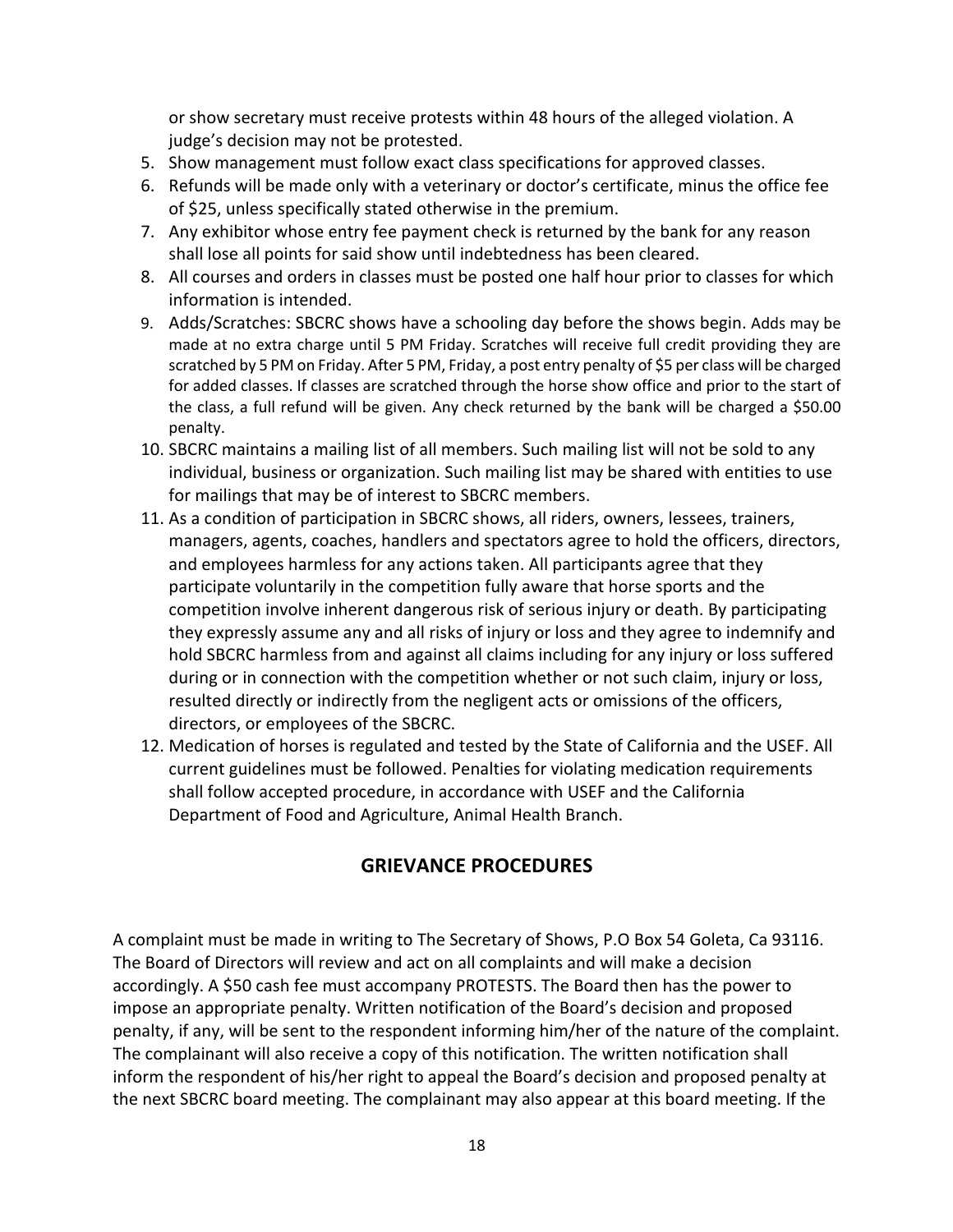respondent does not appear at the scheduled board meeting the Board's decision becomes final. If the respondent does appear at the scheduled board meeting, the Board of Directors will hear the respondent's appeal and shall then make its final decision out of the presence of complainant and respondent regarding the complaint and notify both parties of its decision in writing.

# **OFFICIALS**

**Managers and Secretaries**: All shows must have an adult manager and secretary. Manager and secretary must be familiar with the rules of the SBCRC. Any issue arising at a show should be brought to the attention of the following officials in the stated order: President, Vice-President.

**Judges:** The horse show judge must be a USEF/USHJA or SFHJA approved judge residing outside Santa Barbara County. Names of unregistered judges must be submitted to the SBCRC Horse Show Committee for board approval. Any judge may officiate at only one regular and one limited member show per calendar year. Restrictions of judges are specified in the USEF Rule Book, Rule X.

**Course Designers:** While formal approval is not required, course designer should be acceptable to the SBCRC Horse Show Committee. Course designer needs to be familiar with SBCRC rules, to facilitate running the show and be a member of USHJA.

# **SBCRC Approved Shows**

Each show must conform to the following requirements to achieve sanctioning by the Santa Barbara County Riding Club (SBCRC).

**a. Location:** SBCRC approves shows located within a one hundred and fifty mile radius of Santa Barbara County

**b. Medal Class Fee:** SBCRC sanctioned shows must collect five dollars (\$5.00) per rider in the Medal classes and submit payment along with the official SBCRC Results Form within ten (10) day period after the show is held.

**g. Minimum Point Class Requirement:** In addition to the three medal classes, at least ten (10) divisions sanctioned by SBCRC, consisting of two or more over fences classes and one flat, must be held.